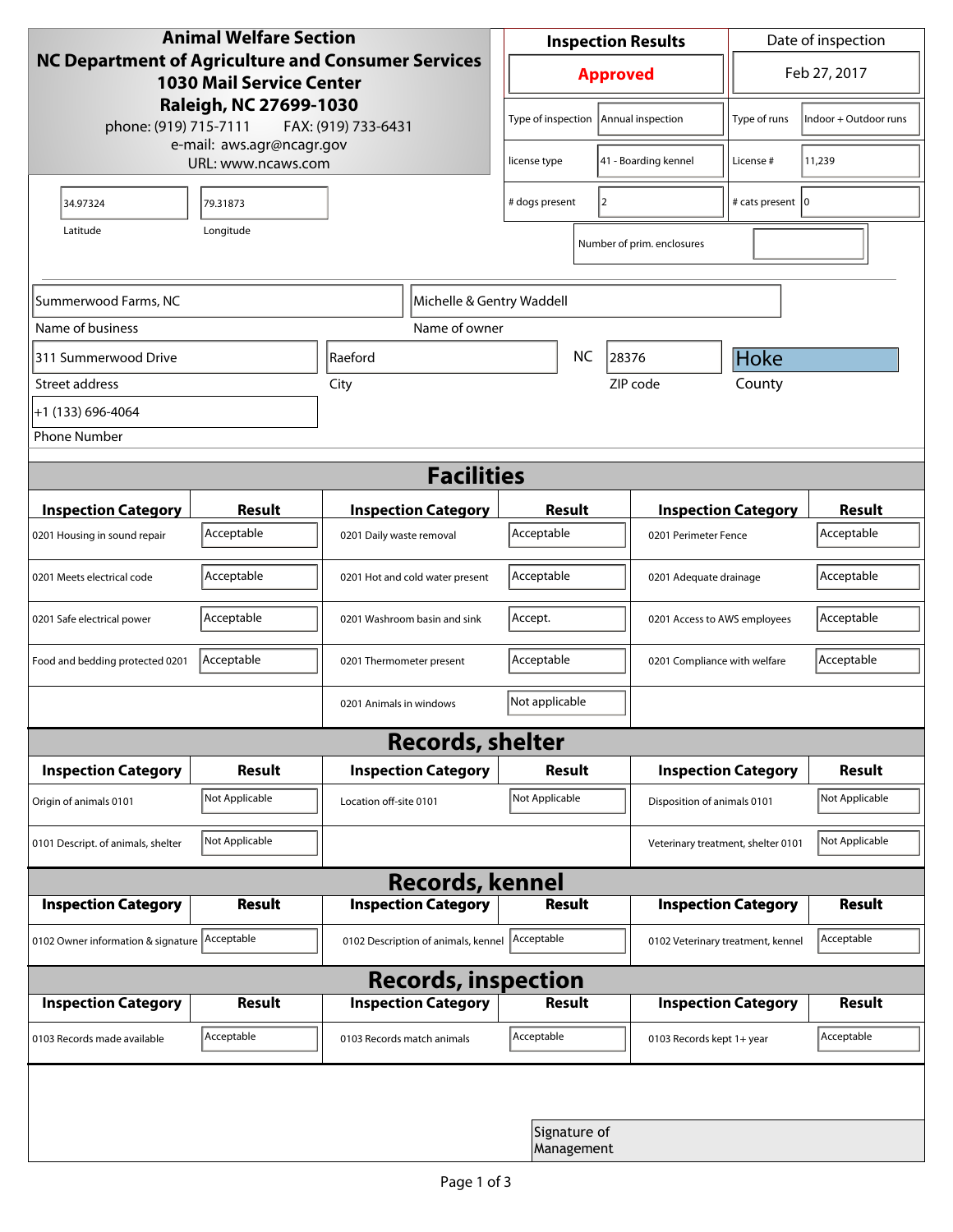| <b>Animal Welfare Section, NCDA&amp;CS</b>                  |               |                                    | Date of inspection<br><b>Inspection Results</b> |                                     |  |                |  |  |
|-------------------------------------------------------------|---------------|------------------------------------|-------------------------------------------------|-------------------------------------|--|----------------|--|--|
| Inspection Report, continued                                |               |                                    | <b>Approved</b>                                 |                                     |  | Feb 27, 2017   |  |  |
|                                                             |               |                                    |                                                 |                                     |  | <b>NC</b>      |  |  |
| Summerwood Farms, NC                                        |               |                                    | Michelle & Gentry Waddell                       |                                     |  | Raeford        |  |  |
| <b>Indoor facilities</b>                                    |               |                                    |                                                 |                                     |  |                |  |  |
| <b>Inspection Category</b>                                  | <b>Result</b> | <b>Inspection Category</b>         | Result                                          | <b>Inspection Category</b>          |  | <b>Result</b>  |  |  |
| 0202 Ambient temperature, indoor                            | Acceptable    | 0202 Ventilation, indoor           | Acceptable                                      | Acceptable<br>0202 Lighting, indoor |  |                |  |  |
| 0202 Imperv./Sanitary surf., indoor                         | Acceptable    | 0202 Drainage, indoor              | Acceptable                                      |                                     |  |                |  |  |
| <b>Outdoor facilities</b>                                   |               |                                    |                                                 |                                     |  |                |  |  |
| <b>Inspection Category</b>                                  | <b>Result</b> | <b>Inspection Category</b>         | Result                                          | <b>Inspection Category</b>          |  | <b>Result</b>  |  |  |
| 0203 Impervious surfaces, outdoor                           | Acceptable    | 0203 Housing, 1 per animal         | Acceptable                                      | 0203 Protection from elements       |  | Acceptable     |  |  |
| 0203 Owner advised, outdoor                                 | Acceptable    | 0203 Drainage, outdoor             | Acceptable                                      |                                     |  |                |  |  |
| <b>Primary enclosures</b>                                   |               |                                    |                                                 |                                     |  |                |  |  |
| <b>Inspection Category</b>                                  | <b>Result</b> | <b>Inspection Category</b>         | Result                                          | <b>Inspection Category</b>          |  | <b>Result</b>  |  |  |
| 0204 Drainage prev. cross contam.                           | Acceptable    | 0204 Fence height >= 5 feet        | Acceptable                                      | 0204 1:10 ratio, person: human      |  | Not Applicable |  |  |
| 0204 Surf. impervious to moisture                           | Acceptable    | 0204 Enclosure is escape proof     | Acceptable                                      | 0204 Cats, $>=$ 4 sq. ft. / adult   |  | Not Applicable |  |  |
| 0204 Prevent contact with wood                              | Acceptable    | 0204 Solid resting surface         | Acceptable                                      | 0204 Cats, $<= 12$ / enclosure      |  | Not Applicable |  |  |
| 0204 Enclosures in sound repair                             | Acceptable    | 0204 Cats, raised resting surface  | Not Applicable                                  | 0204 Cats, 1 litter pan / 3 adults  |  | Not Applicable |  |  |
| 0204 Size of enclosure                                      | Acceptable    | 0204 Dogs, supervision if > 4      | Acceptable                                      |                                     |  |                |  |  |
| Feeding                                                     |               |                                    |                                                 |                                     |  |                |  |  |
| <b>Inspection Category</b>                                  | <b>Result</b> | <b>Inspection Category</b>         | <b>Result</b>                                   | <b>Inspection Category</b>          |  | <b>Result</b>  |  |  |
| 0205 Feeding, 1x / day, adult                               | Acceptable    | 0205 Feeding, 1 bowl / adult       | Acceptable                                      | 0205 Feeding, commercial food       |  | Acceptable     |  |  |
| 0205 Feeding, bowl in good repair                           | Acceptable    | 0205 Feeding, quality food         | Acceptable                                      | 0205 Feeding, bowl is protected     |  | Acceptable     |  |  |
| 0205 Feeding, 2x / day, young                               | Acceptable    |                                    |                                                 |                                     |  |                |  |  |
| <b>Watering</b>                                             |               |                                    |                                                 |                                     |  |                |  |  |
| <b>Inspection Category</b>                                  | Result        | <b>Inspection Category</b>         | <b>Result</b>                                   |                                     |  |                |  |  |
| 0206 Watering, continuous access                            | Acceptable    | 0206 Watering, bowl in good repair | Acceptable                                      |                                     |  |                |  |  |
| <b>Sanitation/Employees/Classification &amp; Separation</b> |               |                                    |                                                 |                                     |  |                |  |  |
| <b>Inspection Category</b>                                  | <b>Result</b> | <b>Inspection Category</b>         | <b>Result</b>                                   | <b>Inspection Category</b>          |  | <b>Result</b>  |  |  |
| 0207 Waste removal 2x / day                                 | Acceptable    | 0207 Grounds overgrown             | Acceptable                                      | 0207 Young given social interact.   |  | Not Applicable |  |  |
| 0207 Animals removed while clean                            | Acceptable    | 0207 Pest Control                  | Acceptable                                      | 0207 Species separated              |  | Acceptable     |  |  |
| Signature of<br>Management                                  |               |                                    |                                                 |                                     |  |                |  |  |